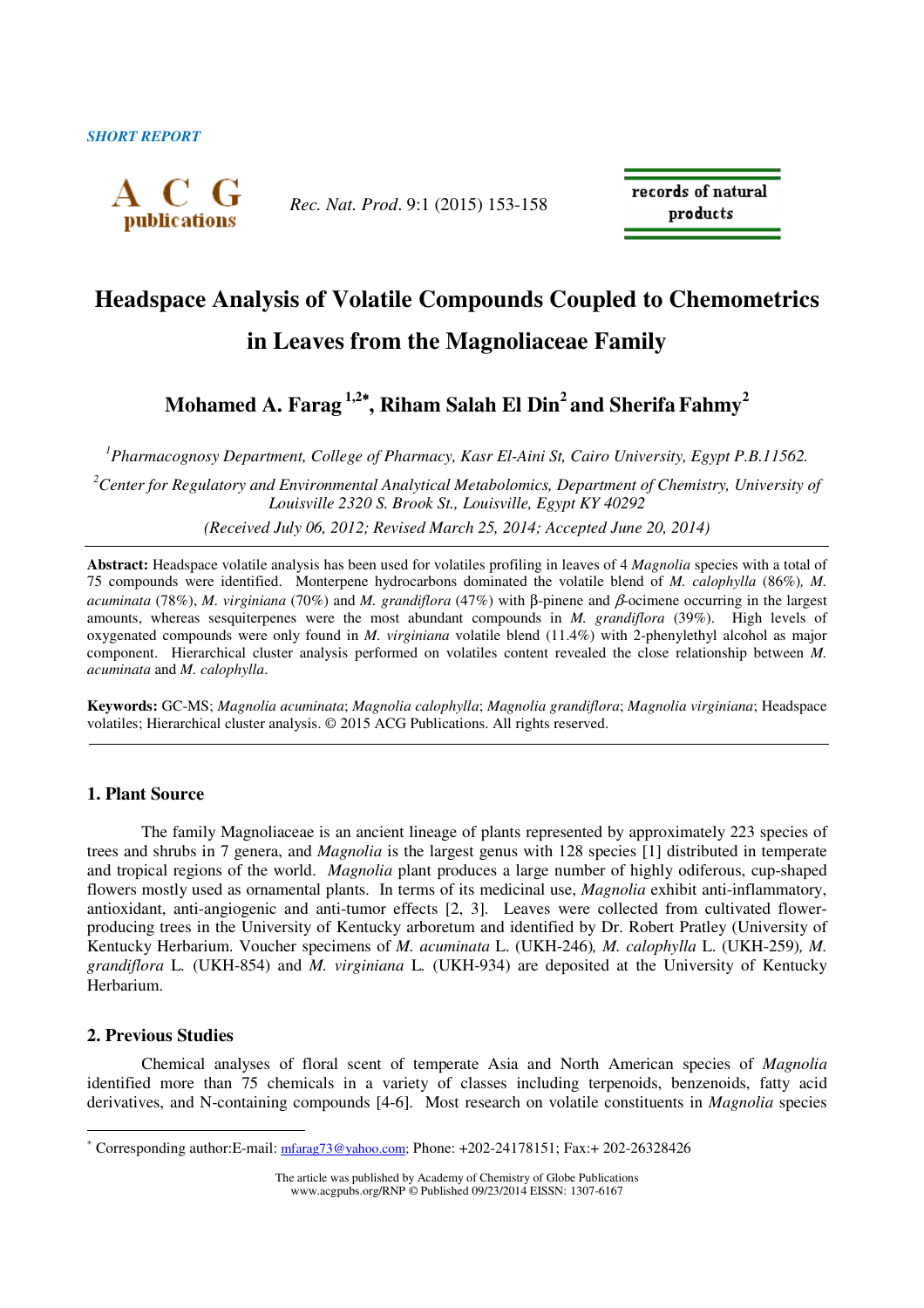has focused on its flowers and bark [7, 8] with little information on other organs as leaf. *Magnolia* leaf exhibits a characteristic scent which suggests the presence of volatile constituents. Nevertheless, few studies have focused on examining its volatile constituents. Azuma et al. [9] reported on the change in volatiles profile in several *Magnolia* species leaves in response to wounding. A total of 10 components were identified from damaged *M. grandiflora* leaves including (*Z*)-3-hexenyl acetate, β-myrcene, limonene, β-ocimene, 4,8 dimethyl nonatriene, β-caryophyllene, α-humulene, β-elemene and γ-cadinene. Attempts to characterize *Magnolia* intact leaves volatile blend precluded the detection of any constituent likely to experimental setup or age of leaves used in the study [9]. Only, recently solid phase microextraction (SPME) headspace analysis coupled to GCMS was conducted to determine the chemical composition of *M. grandiflora* flower & leaf volatile constituents, with a total of 48 constituents and having γ-elemene, 2,6-dimethyl-6-bicyclo[3.1.1]hept-2-ene and β-caryophyllene as major leaf constituents [10, 11].

#### **3. Present study**

In this study, dynamic headspace volatile analysis combined with GC/MS was utilized for profiling of leaf volatiles in 4 *Magnolia* sp., *M. acuminata* (Cucumber tree), *M. calophylla, M. grandiflora* (Southern magnolia) and *M. virginiana* (Sweetbay magnolia). Extraction and analysis of leaf volatiles as headspace followed the procedure described by Farag [12] an in supplenmnetary S1.

The volatile compounds identified from *Magnolia* leaves are listed in Table 1, Supplementary Figure. S2. Components were categorized into aliphatic, aromatic, monoterpene and sesquiterpene hydrocarbons, alcohols, carbonyls (aldehydes/ketones), and esters for comparative convenience. A total of 75 compounds were detected of which only 7 were previously reported from leaves of *M. grandiflora* [10]. Monoterpene hydrocarbons constituted the most dominant chemical group among *Magnolia* volatiles: *M. calophylla* 86%*, M. acuminata* 78%, *M. virginiana* 70% and *M. grandiflora* 47%. Predominant volatile forms in *M. calophylla*  and *M. virginiana* were β-pinene measured 64% and 37%, respectively, whereas (*Z*/*E*)-β-ocimene were the most abundant monoterpenes in *M. acuminata* 67% and *M. grandiflora* 17%*.* β-ocimene was previously identified as major volatile component in the floral scent of *M. kobus* [6] & *M. grandiflora* [13]. All *Magnolia* species released α-pinene, β-pinene, D-limonene, γ-terpinene and α-terpinolene in agreement with reports in *M. kobus* & *M. grandiflora* flowers [6, 13].

Next to monoterpenoids, sesquiterpenes were the most abundant compounds in the volatile blend of *M. grandiflora* (39%) with germacrene A and β-bisabolene accounting for up to 26 % among sesquiterpenes content. Common sesquiterpenes found in most *Magnolia* species leaves included germacrene A and βfarnesene. β-caryophyllene and γ-elemene, both previously identified as major components in *M. grandiflora* leaves [10] were also detected from our study, though at much lower levels. Discrepancies between present and earlier study, could be due to different type of adsorbent used for volatiles trapping, although nature of stationary phase used by Wang group [10] was not specified to confirm such hypothesis.

A total of 35 oxygenated compounds were found amounting to 11% in *M. virginiana* and to a lesser extent in other species (3-5%). Compounds belonged to carbonyl compounds (aldehydes/ketones), alcohols, esters and ethers/oxides. Among alcohol compounds, low levels were detected in most species (2-3%), except for *M. virginiana* (10%) owing to its high 2-phenylethyl alcohol content. *M. acuminata and M. calophylla*  possessed more or less a similar alcohol volatiles profiles differing from that of *M. virginiana* and *M. grandiflora.* Low emission levels in aromatic (0.9-2.8%) and aliphatic hydrocarbons (0.2-0.8%) were observed in all species with p-cymene and naphthalene being the most common.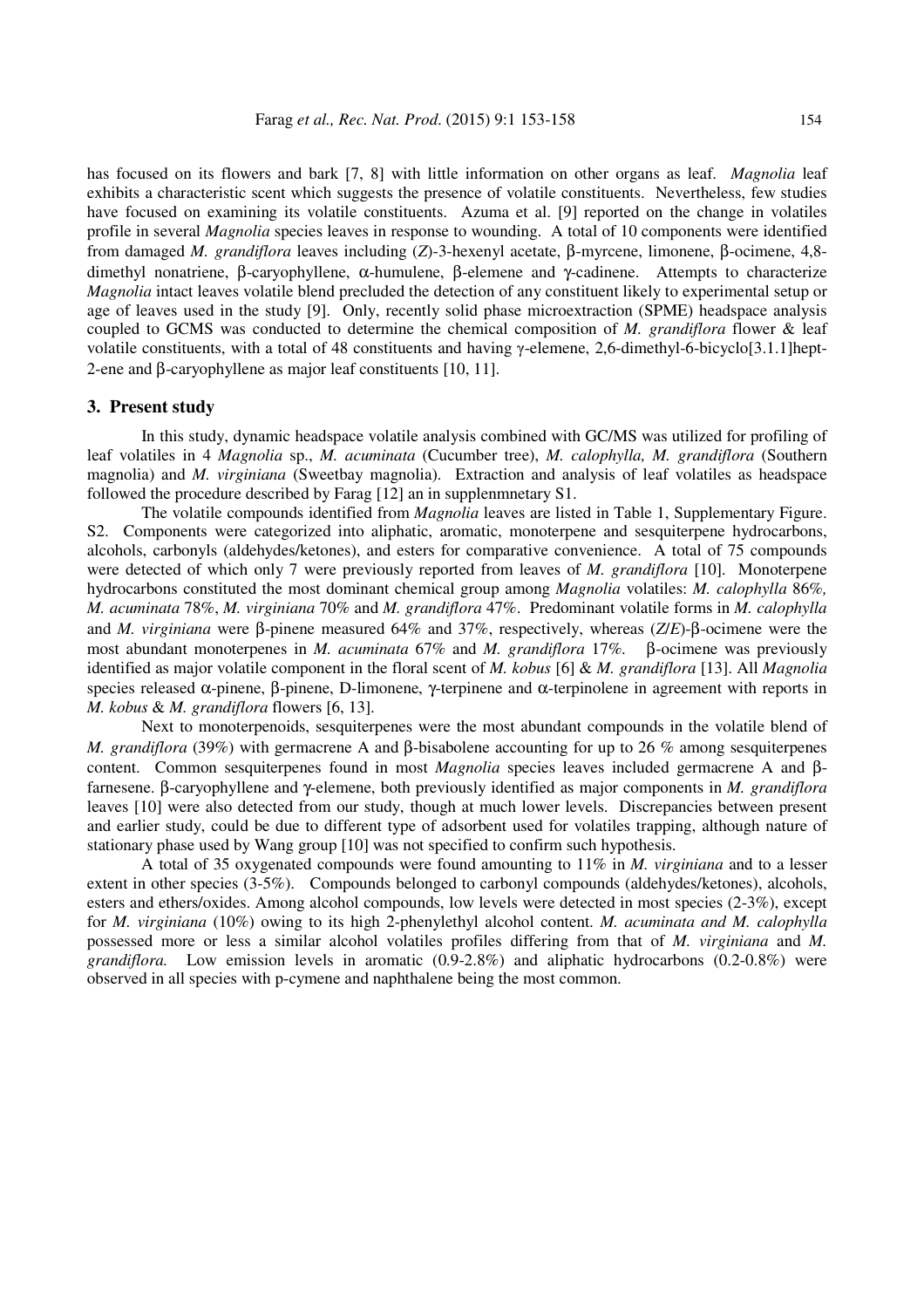| <b>RRI</b> | Compound                                 |                          | Concentration $(\%)^b$   |                          |                          |  |  |  |
|------------|------------------------------------------|--------------------------|--------------------------|--------------------------|--------------------------|--|--|--|
|            |                                          | M. acuminata             | M. calophylla            | M. grandiflora           | M.virginiana             |  |  |  |
| 906        | $(2E, 4E)$ -hexadienal                   | 0.1                      |                          |                          | 3.5                      |  |  |  |
| 926        | $\alpha$ -thujene                        | t.                       | 0.1                      |                          |                          |  |  |  |
| 933        | $\alpha$ -pinene <sup>a</sup>            | t.                       | 0.1                      | 0.8                      | 0.1                      |  |  |  |
| 948        | $\alpha$ -fenchene                       | t.                       |                          |                          |                          |  |  |  |
| 961        | benzaldehyde <sup>a</sup>                |                          |                          |                          | 0.3                      |  |  |  |
| 966        | 5-ethyl-2(5H)-furanone                   | 0.8                      |                          |                          | 0.3                      |  |  |  |
| 973        | 3,4-dimethyl-2-hexene                    | 0.5                      |                          |                          | $\overline{\phantom{0}}$ |  |  |  |
| 977        | $\beta$ -thujene                         |                          |                          | 4.0                      | 0.4                      |  |  |  |
| 979        | $\beta$ -pinene <sup>a</sup>             | 2.7                      | 64.4                     | 1.8                      | 37.4                     |  |  |  |
| 1000       | $\alpha$ -phellandrene <sup>a</sup>      | 0.8                      | 7.0                      | $\overline{\phantom{0}}$ | 0.1                      |  |  |  |
| 1001       | $(2E, 4E)$ -heptadienal                  | 0.2                      | 1.1                      |                          | 0.6                      |  |  |  |
| 1007       | $(Z)$ -3-hexen-1-ol-acetate <sup>a</sup> |                          | 0.2                      | 0.2                      |                          |  |  |  |
| 1008       | $\delta$ -3-carene                       | 2.0                      |                          |                          |                          |  |  |  |
| 1018       | $\delta$ -4-carene                       | t.                       |                          |                          | 0.2                      |  |  |  |
| 1021       | $p$ -cymene <sup>a</sup>                 | 1.7                      | 3.2                      | 0.6                      | 7.6                      |  |  |  |
| 1023       | pseudocumene                             |                          | 0.1                      | 0.2                      | $\overline{\phantom{0}}$ |  |  |  |
| 1029       | limonene <sup>a</sup>                    | 1.4                      | 7.0                      | 1.4                      | 1.9                      |  |  |  |
| 1031       | eucalyptol <sup>a</sup>                  |                          |                          | $\overline{\phantom{0}}$ | 0.2                      |  |  |  |
| 1033       | benzyl alcohol <sup>a</sup>              |                          |                          | 0.2                      | $\overline{\phantom{0}}$ |  |  |  |
| 1037       | $(Z)$ -β-ocimene <sup>a</sup>            | 36.5                     | 0.5                      | 15.2                     | 7.6                      |  |  |  |
| 1045       | benzene acetaldehyde                     | 0.7                      | 0.4                      | 0.7                      | $\overline{\phantom{0}}$ |  |  |  |
|            |                                          |                          |                          |                          |                          |  |  |  |
| 1049       | $(E)$ -β-ocimene                         | 30.8                     | 1.4                      | 2.1                      | 3.1                      |  |  |  |
| 1054       | phenyl ethyl ketone                      |                          | $\overline{\phantom{0}}$ | 0.1                      |                          |  |  |  |
| 1059       | $\gamma$ -terpinene                      | 0.2                      | 1.4                      | 0.2                      | 1.7                      |  |  |  |
| 1071       | 1-octanol                                | 0.3                      | $\overline{\phantom{0}}$ | 0.1                      | $\overline{\phantom{0}}$ |  |  |  |
| 1089       | $\alpha$ -terpinolene                    | 1.9                      | 0.6                      | 1.1                      | 6.3                      |  |  |  |
| 1099       | linalool <sup>a</sup>                    | 0.3                      | 0.4                      | 1.2                      | 3.0                      |  |  |  |
| 1101       | 3, 4-dimethyl styrene                    | 0.1                      |                          |                          | 3.6                      |  |  |  |
| 1102       | nonanal <sup>a</sup>                     | 0.2                      | 0.2                      | 1.4                      | 0.3                      |  |  |  |
| 1107       | unknown hydrocarbon                      | 0.1                      | 0.7                      | 4.0                      |                          |  |  |  |
| 1108       | 2-phenylethyl alcohol                    | 0.9                      | 0.7                      |                          | 6.3                      |  |  |  |
| 1128       | unknown monoterpene                      |                          |                          | 19.5                     | tr.                      |  |  |  |
| 1139       | 2,6-dimethyl-2,4,6-octatriene            | 0.3                      |                          | 0.2                      | -                        |  |  |  |
| 1178       | terpinen-4-ol                            |                          | 0.1                      | $\overline{\phantom{0}}$ | 0.3                      |  |  |  |
| 1180       | naphthalene <sup>a</sup>                 | $\overline{\phantom{a}}$ | 0.3                      | 0.7                      | 0.3                      |  |  |  |
| 1184       | $p$ -cymen-8-ol                          | 0.4                      | 0.1                      |                          | 0.2                      |  |  |  |
| 1188       | $\alpha$ -terpineol <sup>a</sup>         | $\overline{\phantom{0}}$ | 0.1                      |                          | 0.3                      |  |  |  |
| 1191       | methyl salicylate <sup>a</sup>           | 0.4                      | 0.6                      |                          | 0.2                      |  |  |  |
| 1198       | decanal <sup>a</sup>                     | $\overline{\phantom{0}}$ |                          | 0.3                      | $\blacksquare$           |  |  |  |
| 1199       | dodecane <sup>a</sup>                    | $\overline{\phantom{a}}$ | $\overline{\phantom{0}}$ | 0.3                      | 0.2                      |  |  |  |
| 1219       | $\beta$ -citronellol <sup>a</sup>        | 0.4                      | 0.3                      |                          |                          |  |  |  |
| 1232       | $\delta$ -3-caren-10-al                  | 0.2                      | $\overline{\phantom{0}}$ |                          |                          |  |  |  |
| 1249       | methyl citronellate                      | $\frac{1}{2}$            | 0.1                      |                          |                          |  |  |  |
| 1282       | bornyl acetate                           | 0.1                      |                          |                          |                          |  |  |  |
| 1291       | tridecane <sup>a</sup>                   | t.                       | t.                       |                          |                          |  |  |  |

**Table 1.** Relative percentage of volatile aroma compounds in the headspace of *M. acuminata, M. calophylla, M. grandiflora* and *M.virginiana* leaves (n=3)*.*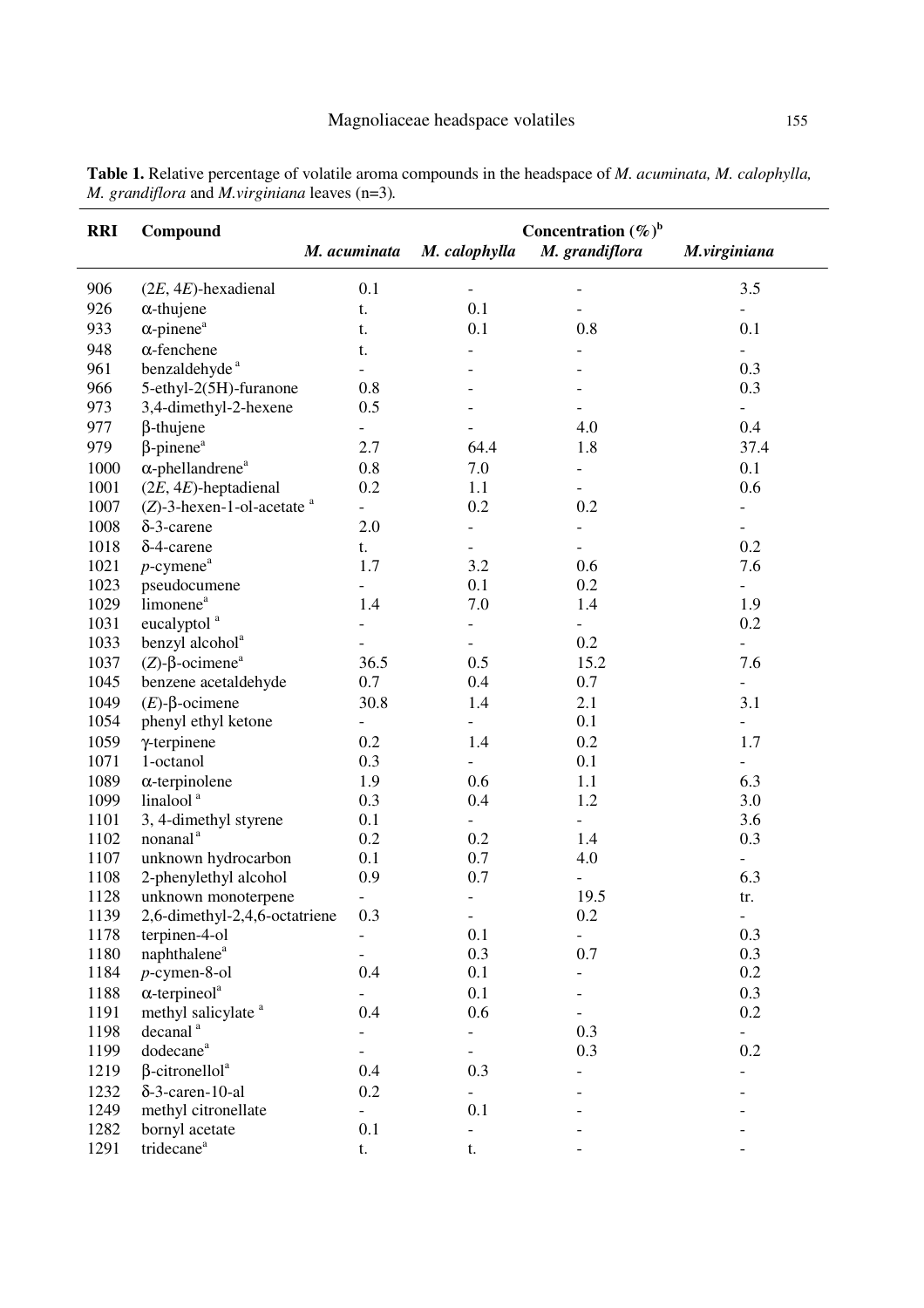| 1295              | $(E)$ -pinocarvyl acetate           | $\overline{a}$ | $\overline{a}$ | 0.6    |        |
|-------------------|-------------------------------------|----------------|----------------|--------|--------|
| 1337              | $\delta$ -elemene                   | 0.2            | 0.1            | 0.1    |        |
| 1352              | citronellyl acetate                 | 0.1            |                |        |        |
| 1364              | neryl acetate                       |                | 0.1            |        |        |
| 1380              | $\beta$ -cubebene                   |                |                | 0.1    | 0.5    |
| 1385              | β-bourbonene                        | 0.3            |                |        | 0.1    |
| 1400              | tetradecane                         | 0.1            |                | 0.6    |        |
| 1411              | $\alpha$ -gurjunene                 | 1.1            | 0.1            |        |        |
| 1412              | $\alpha$ -cedrene                   |                |                | 0.2    |        |
| 1418              | $\beta$ -caryophyllene <sup>a</sup> | $\overline{a}$ |                | 0.8    | 3.2    |
| 1430              | $\gamma$ -elemene                   | 0.3            |                | 2.6    |        |
| 1432              | $\alpha$ -bergamotene               |                |                | 1.1    | 0.1    |
| 1435              | $\alpha$ -guaiene                   | 0.1            |                |        |        |
| 1450              | $\alpha$ -humulene <sup>a</sup>     |                |                |        | 2.2    |
| 1459              | $(E)$ -β-farnesene <sup>a</sup>     | 0.3            | 3.5            | 1.5    |        |
| 1481              | $\gamma$ -gurjunene                 |                |                | 0.6    |        |
| 1491              | $\tau$ -muurolene                   |                |                |        | 1.0    |
| 1495              | $\beta$ -selinene                   |                |                | 0.2    |        |
| 1497              | $\alpha$ -zingiberene <sup>a</sup>  |                | 0.2            |        |        |
| 1506              | germacrene A                        | 9.6            | 1.4            | 12.9   | 3.8    |
| 1508              | $(E, E)$ - $\alpha$ -farnesene      | 0.7            | 0.5            |        |        |
| 1511              | $\beta$ -bisabolene <sup>a</sup>    |                |                | 13.3   |        |
| 1513              | ledene                              |                |                | 0.8    |        |
| 1523              | $\tau$ -cadinene                    |                |                | 0.8    |        |
| 1529              | $\delta$ -cadinene                  | 0.2            |                | 0.8    | 1.4    |
| 1549              | unknown sesquiterpene               |                |                | 3.3    |        |
| 1560              | β-cadinene                          | 0.3            |                |        |        |
| 1575              | germacrene-D-4-ol                   | 0.1            |                |        |        |
| 1588              | viridiflorol                        |                |                | 0.1    |        |
| 1651              | ledene oxide                        | 0.1            |                | 0.3    |        |
| Total identified% |                                     | 73             | 74             | 72     | 74     |
|                   | Total monoterpene hydrocarbons %    | (78.3)         | (85.7)         | (47.1) | (66.9) |
|                   | Total sesquiterpene hydrocarbons %  | (12.8)         | (5.8)          | (39.1) | (12.3) |
|                   | Total oxygenated compounds %        | (5.3)          | (2.0)          | (5.2)  | (11.4) |
|                   |                                     |                |                |        |        |

<sup>a</sup>Constituents identified by (i), (ii), (iii) and (iv) co-injection. RRI, retention index on DB-Wax column, MS, identification was based on comparison of mass spectra. All other oil constituents were identified by (i) mass spectral database match, (ii) comparison of mass spectrum with literature data and (iii) RRI.

b Relative concentration based on triplicate measurements;—, not detected; RRI-retention index; t-traces, <0.05%.

MS data for unknown monoterpene RI 1128, *m/z* (rel. int.): 150(11%), 135(11%), 107(12%), 69(100%).

MS data for unknown sesquiterpene RI 1549, *m/z* (rel. int.): 204(16%), 121(32%), 119(32%), 93(100%), 80(25%).

MS data for unknwon hydrocarbon RI 1107, *m/z* (rel. int.): 130(3%), 103(26%), 85(54%), 57(100%)

Hierarchical cluster analysis (HCA) was performed to define both similarities and differences across *Magnolia* species in a fairly intuitive graphical way. Cluster analysis of the different *Magnolia* species showed two major clear clusters, each of 2 genotypes (Supplementary Figure. S3) referred to as groups 1A and 1B. *M. calophylla* and *M. acuminata* represent one group (1B) as evident from their more or less comparable monoterpene hydrocarbons/alcohol profile and content, differing from that of *M. virginiana and M. glandiflora.* Inspection of group 1A revealed that *M. virginiana* leaf scent is more closely related to *M. grandiflora, in* support of similar clustering results based on their floral scent [5] and or molecular analysis [12]. Principal component analysis (PCA) was further performed to explore the relative variability within the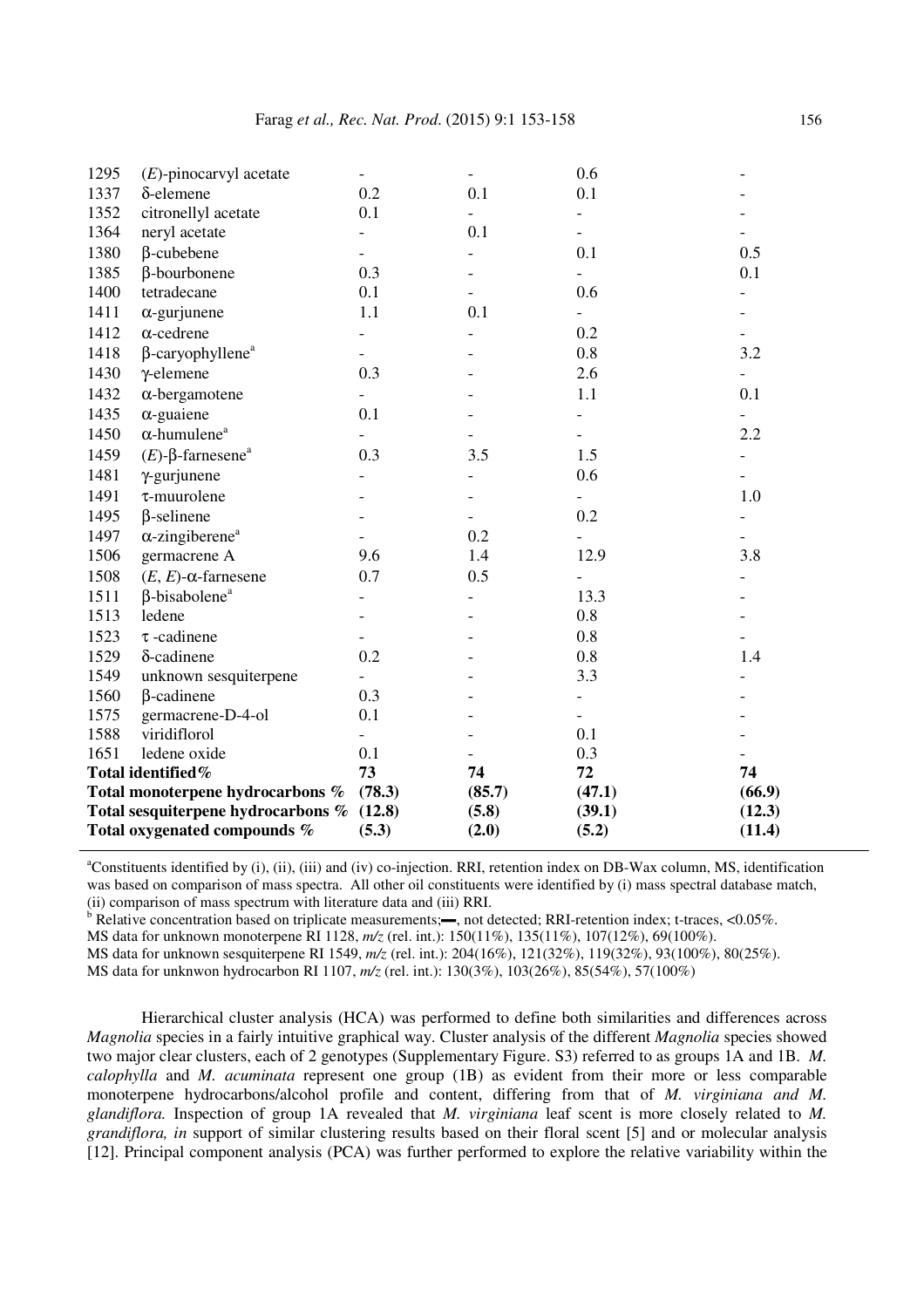#### Magnoliaceae headspace volatiles 157

different species. The PC1/PC2 scores plot (Supplementary Fig. S4) shows that 3 major, distinct clusters are formed corresponding to the 4 different species studied mostly along PC1 and PC2 overall explaining 100% of the variance. Except for *M. grandiflora*. triplicate measurements from the same sample were found to be highly reproducible, as the scores of replicate measurements were more or less superimposed. On the right side of the plot, *M. calophylla* samples are positioned (positive PC1 values), whereas on the far left side, *M. acuminata* samples are located (negative PC1 values) whereas *M. virginiana* and *M. grandiflora* are spread in between. The metabolite loading plot, which exposes the most important components with respect to scattering behavior, reveals that β-pinene, limonene and 2-phenylethanol contributed the most, positively along PC1. The second group had a negative effect on PC1, mostly from β-(*Z/E*)-ocimene enrichment in *M. acuminata* leaf.

In conclusion, these results provide the first comprehensive volatile profile of leaves in family Magnoliaceae and help provide further information for phylogenetic relationship based on volatiles composition across *Magnolia* taxa.

#### **Acknowledgments**

Dr. Mohamed A. Farag thanks the Alexander von Humboldt-foundation, Germany for financial support. Authors thank Dr. George Wagner, Department of Plant Sciences, University of Kentucky for assistance with the GC/MS analysis.

### **Supporting Information**

Supporting Information accompanies this paper on http://www.acgpubs.org/RNP

#### **References**

- [1] D.G. Frodin and R. Govaerts (1996). World Checklist and bibliography of Magnoliaceae. Royal Botanic Gardens, Kew.
- [2] B. Lee, C.H. Kim and S.K. Moon (2006). Honokiol causes the p21WAF1-mediated G(1)-phase arrest of the cell cycle through inducing p38 mitogen activated protein kinase in vascular smooth muscle cells, *Febs Lett.* **580**, 5177-5184.
- [3] J. Park, J. Lee, E.S. Jung, Y. Park, K. Kim, B. Park, K.S. Jung, E. Park, J. Kim and D. Park (2004). In vitro antibacterial and anti-inflammatory effects of honokiol and magnolol against *Propionibacterium* sp., *Eur. J. Pharmacol*. **496**, 189-195.
- [4] S. Yasakawa, H. Kato, R. Yamaoka, H. Tanaka, H. Arai and S. Kawona (1992). Reproductive and pollination biology of *Magnolia* and its allied genera (Magnoliaceae) I. Floral volatiles of several *Magnolia* and *Michelia* species and their roles in attracting insects, *Plant Species Biol*. **7**, 121-140.
- [5] H. Azuma, M. Toyota, Y. Asakawa, R. Yamacka, J.G. Garcia-Franco, G. Dieringer, L.B Thein and S. Kawano (1997a). Chemical divergence in floral scents of *Magnolia* and allied genera (Magnoliaceae), *Plant Species Biol*. **12**, 69-83.
- [6] H. Azuma, M. Toyota and Y. Asakawa (2001). Intraspecific variation of floral scent chemistry in *Magnolia kobus*  DC. (Magnoliaceae), *J. Plant Res*. **114**, 411-422.
- [7] L.Q. Pu, L.K. Pannell and X.D. Ji (1990). The Essential Oil of *Magnolia officinalis, Planta Med.* **56**, 129-130.
- [8] U.J. Youn, Q.C. Chen, W.Y. Jin and I. S. Lee (2007). Cytotoxic Lignans from the stem bark of *Magnolia officinalis, J. Nat. Prod*. **70**, 1687-1689.
- [9] H. Azuma, L.B. Thien, M. Toyota, Y. Asakawa and S. Kawano (1997b). Distribution and differential expression of (*E*)-4,8-dimethyl-1,3,7-nonatriene in leaf and floral volatiles of *Magnolia* and *Liriodendron* taxa, *J. Chem. Ecology* **23**, 2467-2478.
- [10] Y. Wang, R.M. Mu, X.R. Wang, S.X. Liu and Z.Q. Fan (2009). Chemical composition of volatile constituents of *M. grandiflora, Chem. Nat. Comp*. **45**, 257-258.
- [11] Y.F. Sha, T.M. Huang, S. Shen, G.L. Duan (2004). Determination of volatile compounds in Magnolia bark by microwave-assisted extraction coupled to headspace solid-phase microextraction and gas chromatography-mass spectrometry. *Anal. Sci.* 20(5):857-9.